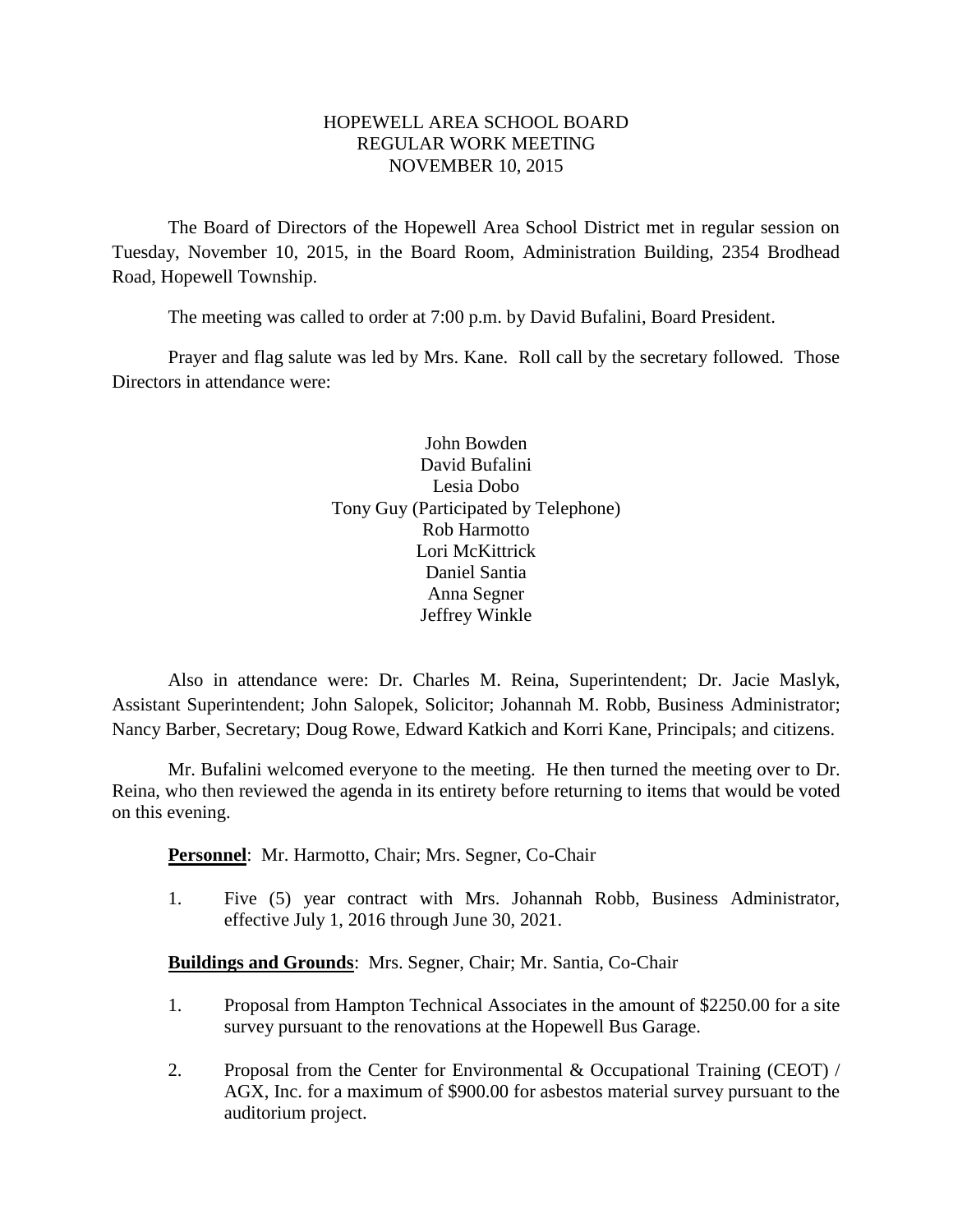# **Education/Curriculum/Instruction**

- 1. Samantha Chambers, a student at Robert Morris University, to fulfill a student teacher placement at the Junior High School under the guidance of Elizabeth Lehman.
- 2. Sarah Taormina, a student at Robert Morris University, to fulfill a pre-student teacher placement at Margaret Ross Elementary School under the guidance of Annette Doria and a student teacher placement at Hopewell Elementary School under the guidance of Nicole Ozimok.
- 3. Request of Mr. Katkich to repurpose Room 121, an unused classroom, to create a Maker Space and STEAM lab for students in grades 5 through 8.
- 4. Pilot implementation of electronic progress reports and reports cards through the CSIU Parent Portal at the Senior High School beginning in December 2015.
- 5. Request of the Italian Club and its sponsor, Mrs. Cedro, to sponsor a trip to Italy in June of 2017.

### **Athletics**

- 1. Payment of fall coaches beyond the regular season. (**Attachment**)
- 2. Cooperative Athletic Agreement with the Aliquippa School District for boys volleyball beginning in the spring of 2016.

### **Buildings and Grounds**

1. Request from Hopewell Baseball Boosters to construct cement steps going from the top of the hill into the home team dugout.

Dr. Reina stated that after a meeting with baseball boosters, the above item would be removed from the agenda.

- 2. Request by Beaver County Special Olympics to use the pool on Friday's from 9:30 a.m. until 11:30 a.m. beginning January 2016 through April 2016 for swim practice.
- 3. Request from Hopewell Girls Softball to use Gym B at the Junior High School on Monday evenings from November 9, 2015 through December 21, 2015 from 8:00 p.m. until 9:30 p.m.
- 4. Request of Hopewell Area Soccer Association to use Tony Dorsett Stadium on Sunday's from 12:00 p.m. until 5:00 p.m. from March 6, 2016 through May 29, 2016 for games.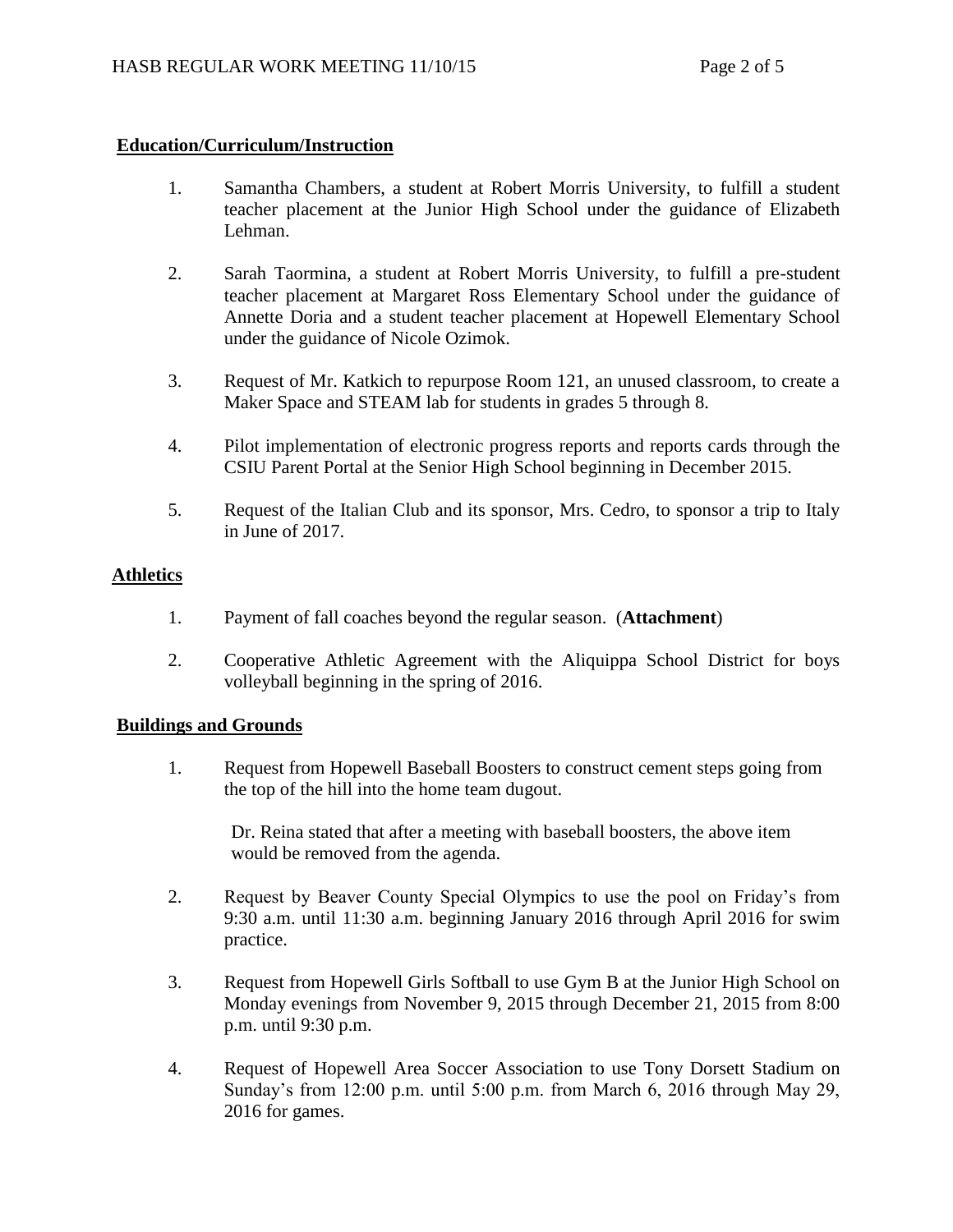## **Finance**

- 1. Renewal of the Administrators Travel Accident Insurance coverage, effective for the period beginning December 1, 2015 through November 30, 2016, at an annual premium of \$17 per person.
- 2. Designation of WesBanco as a depository for School District funds.
- 3. Fund balance assignments, restrictions and commitments:

| Nonspendable                     |  |
|----------------------------------|--|
| <b>Restricted for Stadium</b>    |  |
| Committed for Budget             |  |
| <b>Committed for Health Care</b> |  |
| <b>Committed for Fut Retire</b>  |  |
| Committed for Technology         |  |
| Unassigned                       |  |

Mrs. Robb explained that she will have totals after review of the final audit report.

4. Transfer of \$500,000 from the general fund to the capital project fund as of June 30, 2015.

# **Legislative**:

1. Appointment of Lesia Dobo and John Bowden to the PSBA/BVIU Legislative Action Council.

### **Personnel**

- 1. Employment of Allison Kindred, lifeguard, effective November 25, 2015.
- 2. Appointment of Ashley Cameron as a volunteer assistant bowling coach, effective November 25, 2015.
- 3. Wrestling coaches and salaries:

| Head Coach      | <b>Jason Martsolf</b> | \$4,458.00  |
|-----------------|-----------------------|-------------|
| $1st$ Assistant | Wil Lynn              | \$3,263.00  |
| $2nd$ Assistant | Brandon Fedorka       | \$2,816.00  |
| $3rd$ Assistant | Corey Getz            | \$1,500.00  |
| Volunteer       | <b>Bill Bain</b>      | \$0.0       |
| Volunteer       | <b>Jason Winters</b>  | \$0.0       |
| Volunteer       | Jose Molina           | \$0.0       |
| Volunteer       | Chris Georgetson      | \$0.0       |
| Volunteer       | J.T. Pennington       | \$0.0       |
| <b>TOTAL</b>    |                       | \$12,037.00 |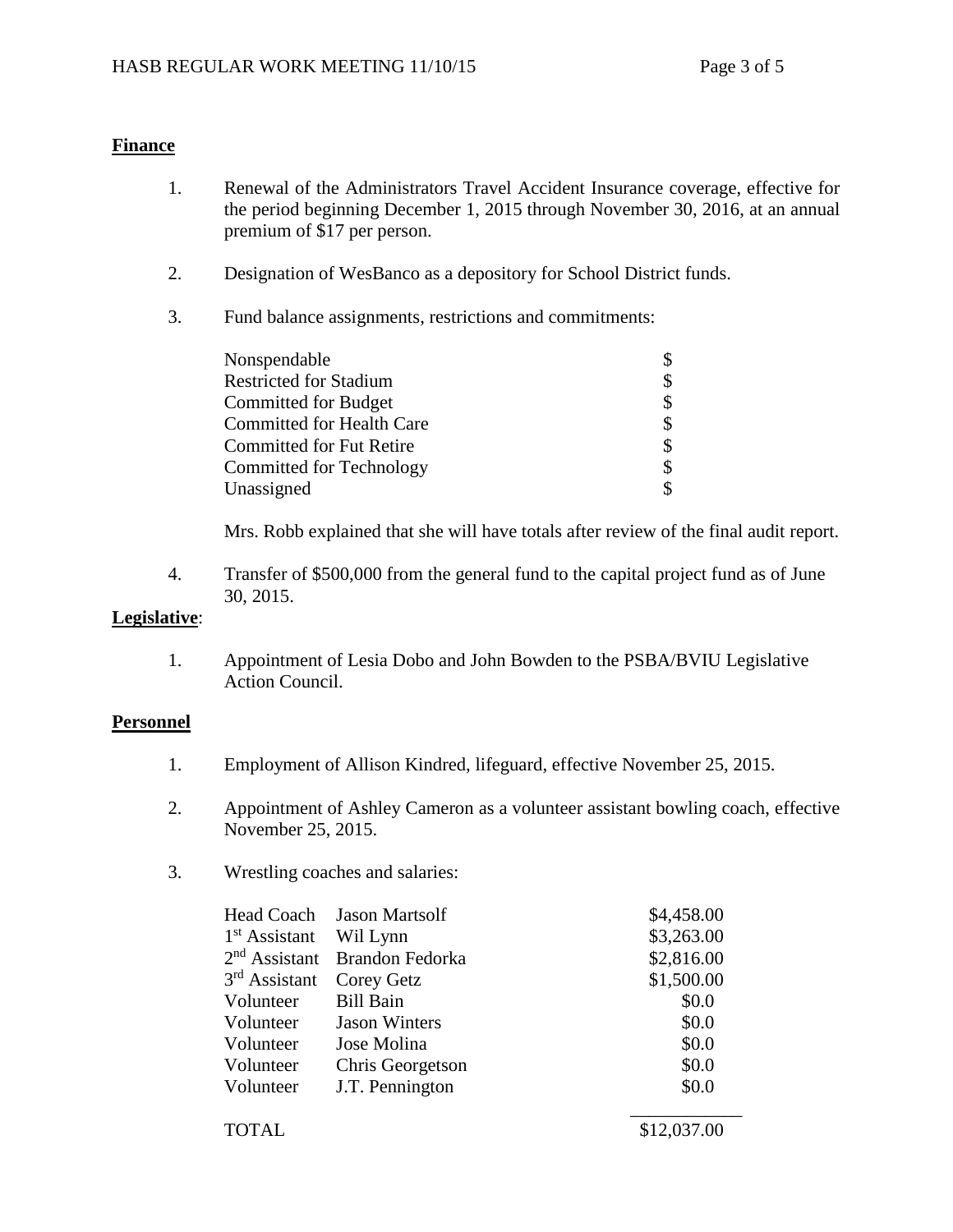- 4. Change of employment status for Michael White from substitute driver to permanent driver, effective October 27, 2015.
- 5. Change of employment status for Carrie Ann Wise from substitute driver to permanent driver, effective October 27, 2015.
- 6. Substitute personnel rosters.

### **Visitors**

Jean Thompson, Nancy Campbell, Rachael Gruber and Dave Gigliotti, parents of students from Margaret Ross Elementary School, spoke of their concern for their children due to behaviors of students in their classroom.

At this time, Mr. Bufalini returned to those items that would be voted on this evening.

### **Personnel by Rob Harmotto, Chair**

### MOTION #1

By Mr. Harmotto, seconded by Ms. McKittrick, to approve the five (5) year contract with Mrs. Johannah Robb, Business Administrator, effective July 1, 2016 through June 30, 2021. MOTION carried by an affirmative roll call vote of all Directors in attendance, with Mr. Winkle voting no.

### **Buildings and Grounds by Anna Segner, Chair**

### APPROVAL OF GROUPED ITEMS

### MOTION #2

By Anna Segner, seconded by Rob Harmotto, to approve items (1) and (2) as presented in accordance with School Board's agreement for grouping items in a single motion. MOTION carried unanimously by an affirmative vote of all Directors in attendance.

- 1. Proposal from Hampton Technical Associates in the amount of \$2250.00 for a site survey pursuant to the renovations at the Hopewell Bus Garage.
- 2. Proposal from the Center for Environmental & Occupational Training (CEOT) / AGX, Inc. for a maximum of \$900.00 for asbestos material survey pursuant to the auditorium project.